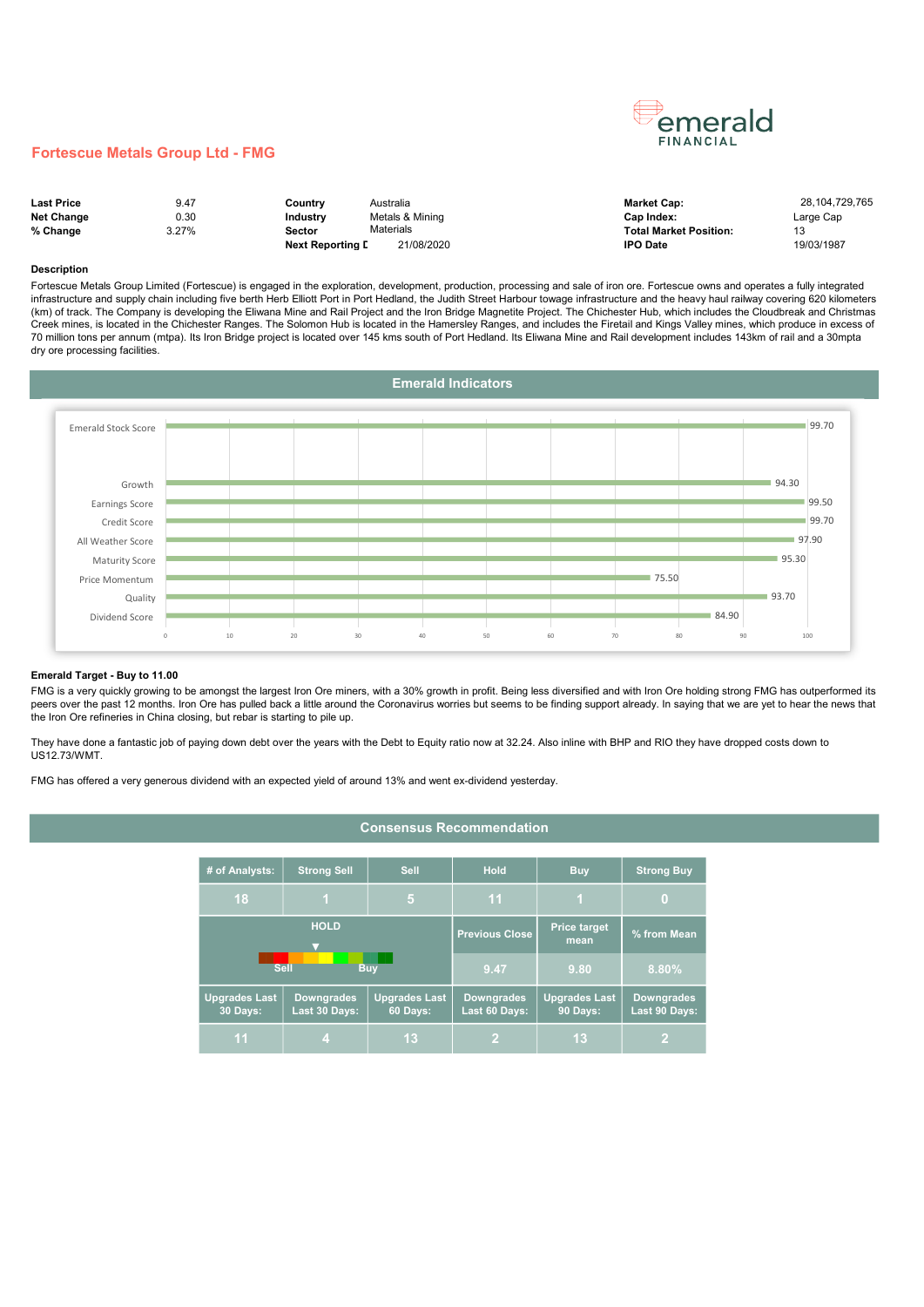### Price Chart



|                    |           |                         | Price      | <b>Percentage Performance</b> |
|--------------------|-----------|-------------------------|------------|-------------------------------|
| Year High          | 12.87     | YTD.                    | 5.581      | 64.30%                        |
| % to Yr. High      | $-28.75%$ | <b>QTD</b>              | 8.800      | 4.20%                         |
| <b>Year Low</b>    | 5.71      | <b>MTD</b>              | 11.390     | $-19.49%$                     |
| % to Yr. Low       | 60.54%    | <b>WTD</b>              | 11.200     | $-18.13%$                     |
| Close vs 200 SMA   | $-0.11$   | <b>Beta</b>             | 0.351      |                               |
| Close vs 100 SMA   | $-1.03$   |                         |            |                               |
| Close vs 50 SMA    | $-1.90$   |                         | <b>XJO</b> | <b>FMG VS XJO</b>             |
|                    |           | <b>Benchmark YTD</b>    | 4.30%      | 60.00%                        |
| 5 day Volatility   | 58.65     | <b>Benchmark QTD</b>    | $-3.43\%$  | 7.63%                         |
| 30 day Volatility  | 47.22     | <b>Benchmark MTD</b>    | -7.95%     | $-11.54%$                     |
| 90 day Volatility  | 36.44     | <b>Benchmark WTD</b>    | $-9.53%$   | $-8.60\%$                     |
|                    |           |                         |            | <b>Distance from VWAP</b>     |
| Volume 30 days Avg | 16390891  | VWAP Avg 30 days        | 11.18      | $-18.00\%$                    |
| Volume 15 days Avg | 16163485  | <b>VWAP Avg 15 days</b> | 10.85      | $-15.51%$                     |
| Volume 5 days Avg  | 23786550  | <b>VWAP Avg 5 days</b>  | 10.48      | $-12.49%$                     |





| Dividend per share               | 1.14  |
|----------------------------------|-------|
| Reported Div. Yield %            | 4.77  |
| <b>Current Div. Yield %</b>      | 15.58 |
| 5 Year Average Div. Yeild %      | 5.79  |
| <b>Franking</b>                  | 100   |
| Div. Payout Ratio                | 36.90 |
| Div. Payout Ratio 5 year average | 43.97 |
|                                  |       |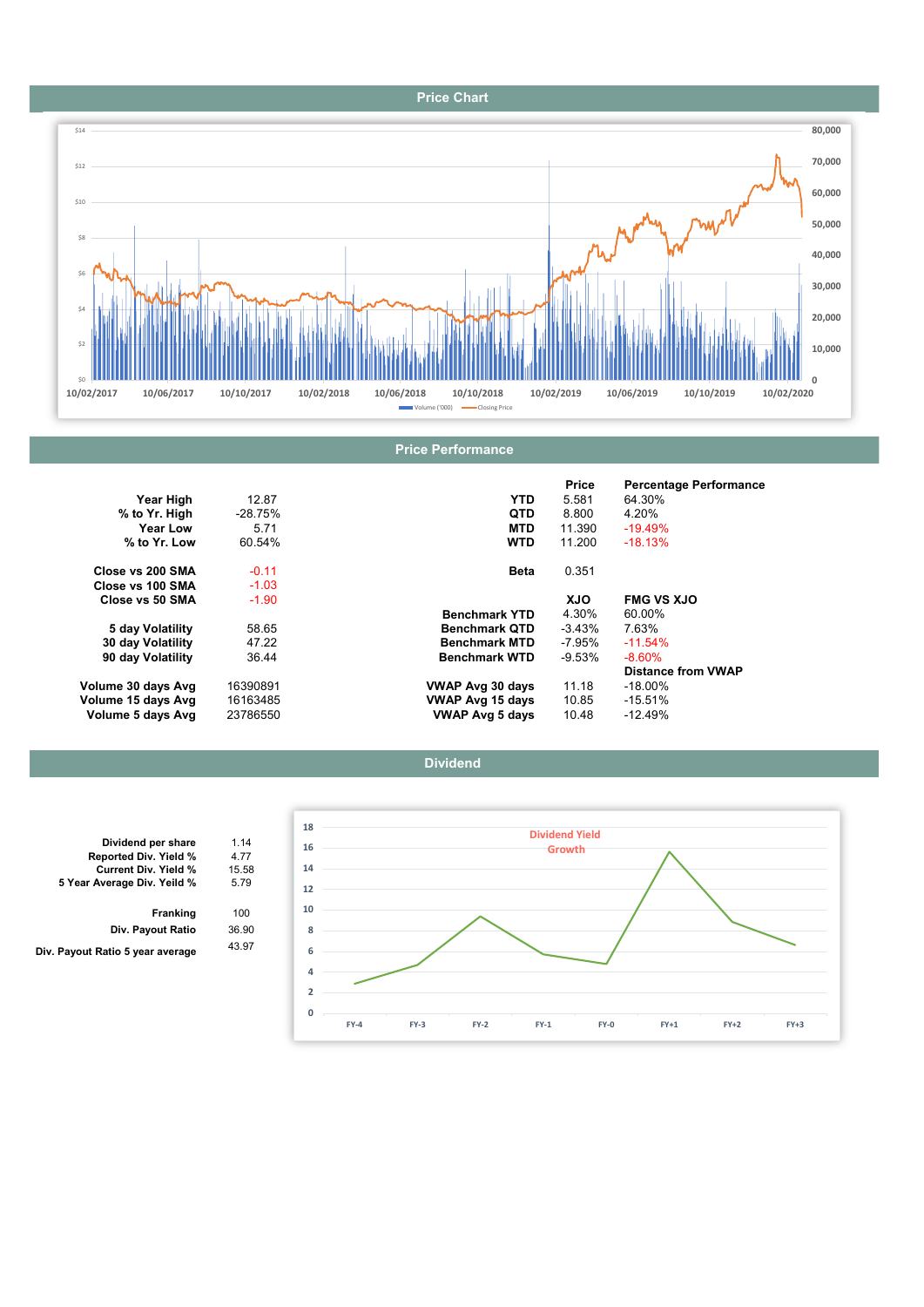# Key Ratios

| <b>Growth &amp; Value</b> |  |
|---------------------------|--|

| $FY+2$     | $FY+3$     |
|------------|------------|
| 7.25       | 9.61       |
| <b>NaN</b> | <b>NaN</b> |
| 0.82       | 0.63       |
|            |            |
| 13.69      | 10.60      |
| 20.79      | 15.03      |
| 17.48      | 13.35      |
|            |            |

# Financial Summary

|                                 |         |         |             |         |        |           |           | Scale = $6$ |
|---------------------------------|---------|---------|-------------|---------|--------|-----------|-----------|-------------|
|                                 | $FY-3$  | $FY-2$  | <b>FY-1</b> | FY0     | $FY+1$ | $FY+2$    | $FY+3$    |             |
| <b>Total Revenue</b>            | 9,507   | 10,990  | 9,304       | 14,195  | 18,186 | 14,552    | 13,784    |             |
| Growth                          |         | 15.60%  | $-15.34%$   | 52.57%  | 28.11% | $-19.98%$ | $-5.28%$  |             |
| <b>Gross Income</b>             | 2,710   | 4,631   | 2,644       | 6,909   | 10,227 | 8,381     | 6,363     |             |
| Margin                          | 28.50%  | 42.13%  | 28.42%      | 48.67%  | 56.24% | 42.41%    | 53.83%    |             |
| <b>EBITDA</b>                   | 4,150   | 6,116   | 4,216       | 8,540   | 11,527 | 7,820     | 6,679     |             |
| <b>Margin</b>                   | 43.65%  | 55.65%  | 45.32%      | 60.16%  | 63.39% | 53.74%    | 48.45%    |             |
| <b>EBIT</b>                     | 2,481   | 4,472   | 2,491       | 6,712   | 9,306  | 5,359     | 4,351     |             |
| Margin                          | 26.09%  | 40.69%  | 26.78%      | 47.29%  | 51.17% | 36.82%    | 31.56%    |             |
| Net Income after Tax            | 1,321   | 2,723   | 1,188       | 4,540   | 6,392  | 3,864     | 3,033     |             |
| Margin                          | 13.89%  | 24.78%  | 12.76%      | 31.98%  | 35.15% | 26.55%    | 22.00%    |             |
| <b>EPS</b>                      | 0.4237  | 0.8722  | 0.3802      | 0.2478  | 2.0616 | 0.8230    | 0.6313    |             |
|                                 | 221.24% | 105.85% | -56.40%     | 285.31% | 40.71% | $-60.08%$ | $-23.29%$ |             |
| PE                              | 21.64   | 10.51   | 24.12       | 6.26    | 4.45   | 11.51     | 15.00     |             |
| <b>Free Operating Cash Flow</b> | 2,800   | 4,589   | 946         | 4,736   | 4,509  | 2,803     | 2,943     |             |

# Valuation

| 1.47 | <b>Book Value per Share</b>   | 4.88 |
|------|-------------------------------|------|
| 147  | Tangible Book Value per Share | 4.90 |
| 1.42 |                               |      |

6.26

Price to Book Price to Tang. Book Price to Sales Price to Earnings

### 15,074 28,054 37.35 Debt to Tangible book value Tangible Book Value Total Assets Financial Health

| Total Liabilities               | 12.971 | <b>Total Debt Outstanding</b> | 5,630 | Debt to Equity         | 32.24 |
|---------------------------------|--------|-------------------------------|-------|------------------------|-------|
| <b>Net Assets</b>               | 15.650 | <b>Operating Margin</b>       | 48.39 | <b>Debt to Capital</b> | 24.36 |
| Cash and short term investments | 2,125  |                               |       | <b>Current Ratio</b>   | 1.37  |